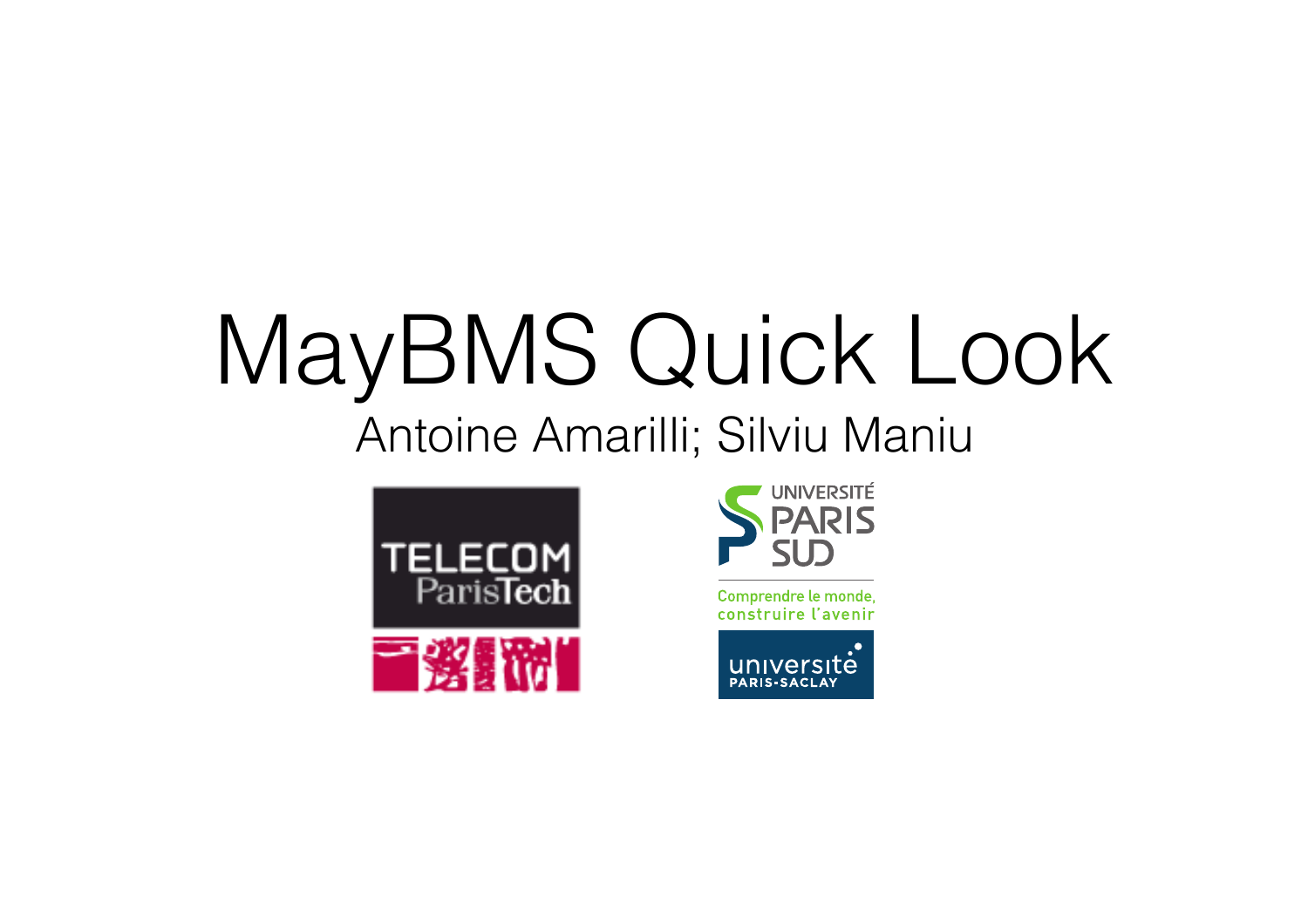### MayBMS

**MayBMS**: a probabilistic database management system, based on a variation of *c*-tables

Contains:

- 1. data representation (succinct representation of possible worlds)
- 2. query language (based on SQL)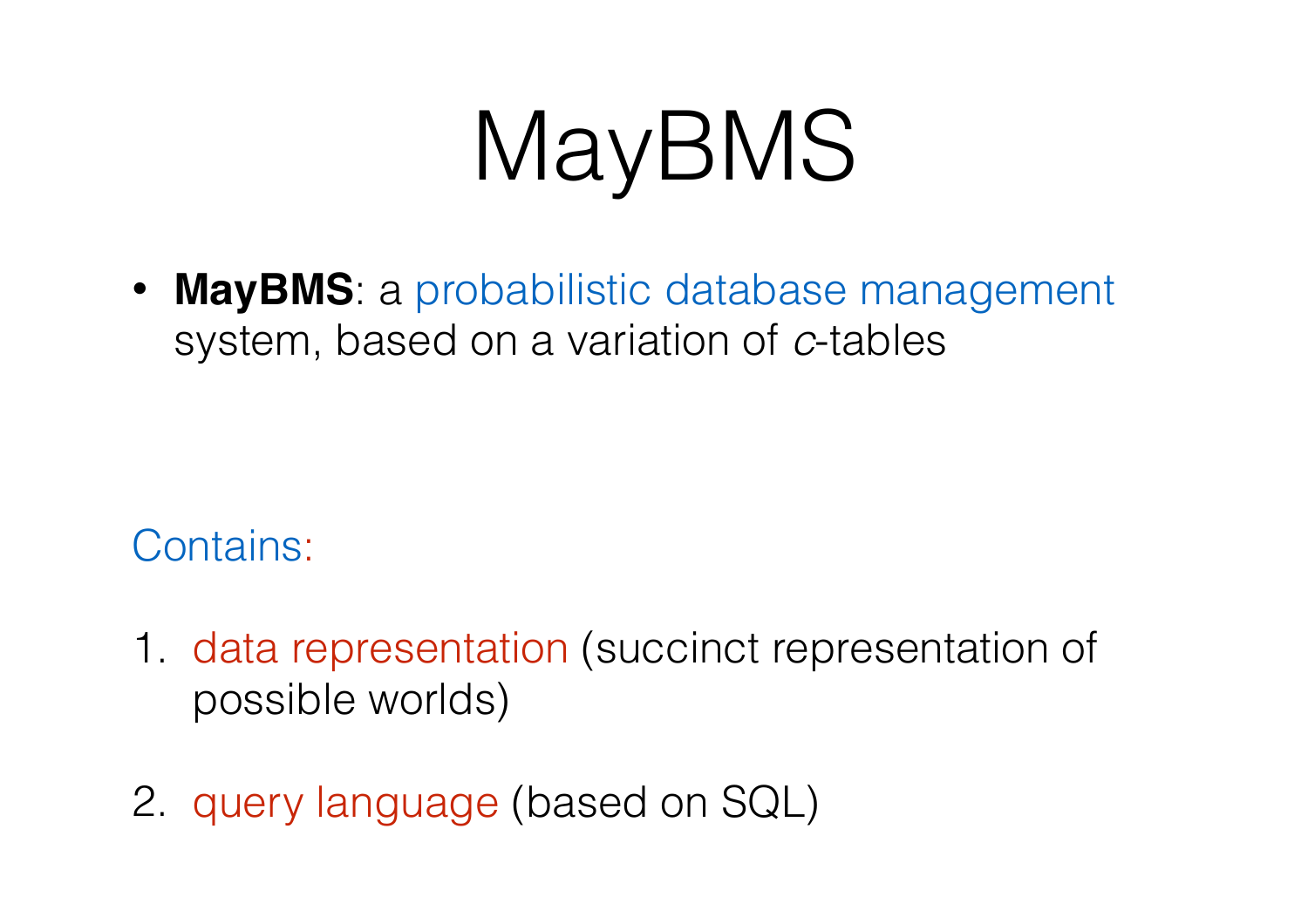#### Data Representation

• U-relations along with a world table *W* 

| $U_{R[SSN]}$ | $V \mapsto D$   | <b>TID</b> | <b>SSN</b> |
|--------------|-----------------|------------|------------|
|              | $x \mapsto 1$   | t1         | 185        |
|              | $x \mapsto 2$   | t1         | 785        |
|              |                 | $t_2$      | 185        |
|              | $\rightarrow 2$ | $t_2$      | 186        |

| $U_{R[M]}$ | $V \mapsto D$ | TID   | M              |
|------------|---------------|-------|----------------|
|            | $v \mapsto 1$ | $t_1$ |                |
|            | $v \mapsto 2$ | $t_1$ | $\overline{2}$ |
|            | $w \mapsto 1$ | $t_2$ |                |
|            | $w \mapsto 2$ | $t_2$ | 2              |
|            | $w \mapsto 3$ | $t_2$ | 3              |
|            | $w \mapsto 4$ | $t_2$ |                |
|            |               |       |                |

| $U_{R[N]}$ | TID                            | N                     |
|------------|--------------------------------|-----------------------|
|            | $t_{1}$<br>t <sub>2</sub>      | Smith<br><b>Brown</b> |
| W          | $V \mapsto D$                  | Ρ                     |
|            | $x \mapsto 1$<br>$x \mapsto 2$ | .4<br>.6              |
|            | $y \mapsto 1$                  | .7                    |
|            | $y \mapsto 2$                  | .3                    |
|            | $v\mapsto 1$                   | $\overline{8}$        |
|            | $v \mapsto 2$                  | $\cdot$ .2            |
|            | $w \mapsto 1$<br>$w \mapsto 2$ | .25<br>.25            |
|            | $w \mapsto 3$                  | .25                   |
|            | $w \mapsto 4$                  | .25                   |

J. Huang, L. Antova, C. Koch, and D. Olteanu, "MayBMS: a probabilistic database management system," SIGMOD, 2009, pp. 1071–1074.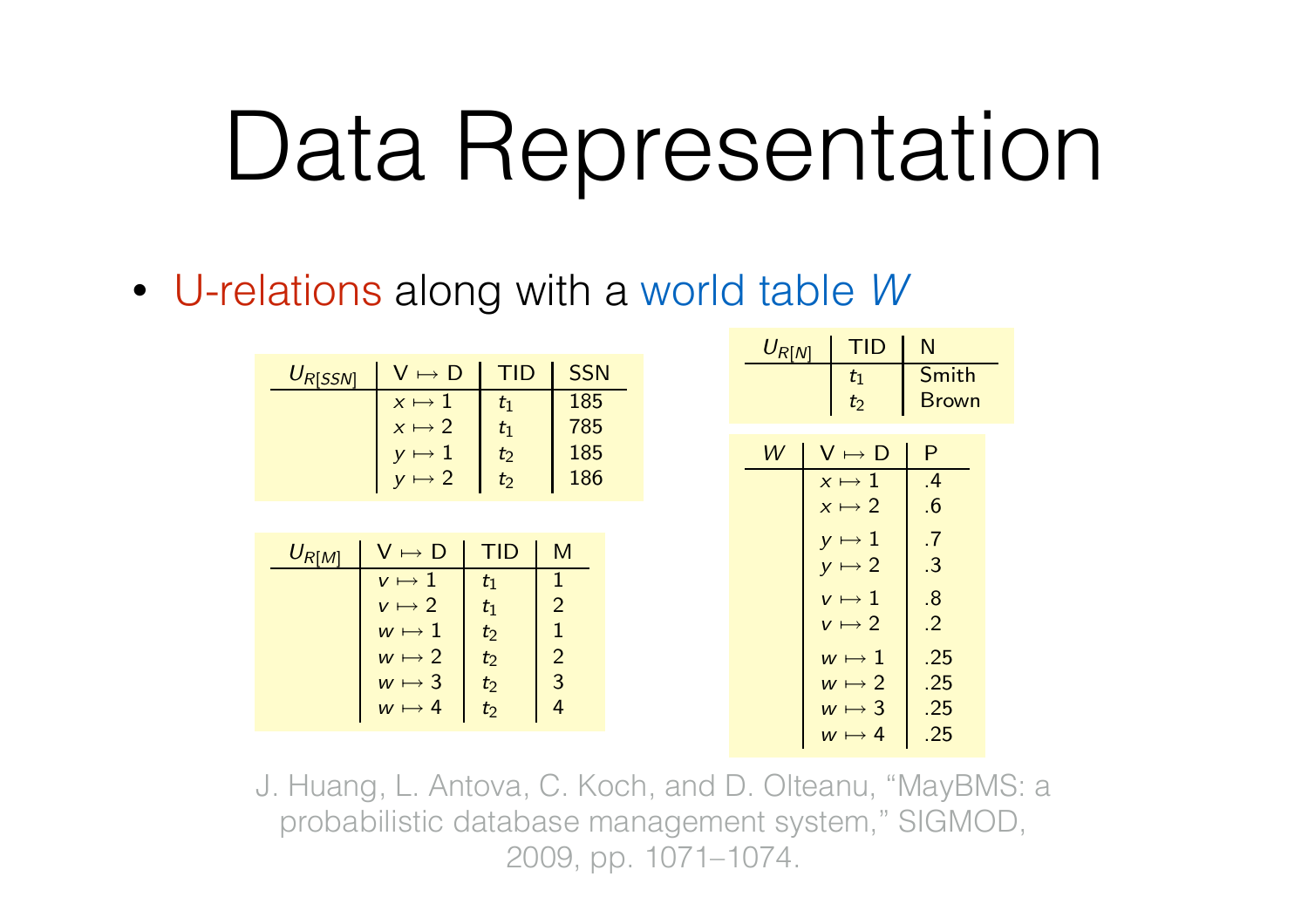## Query Language

- relational algebra (SQL operation, except aggregates)
- repair key construct: transforming deterministic tables into uncertain tables, based on maximal key repairs
- pick tuples construct: generates sets of worlds that can be obtained from a SQL query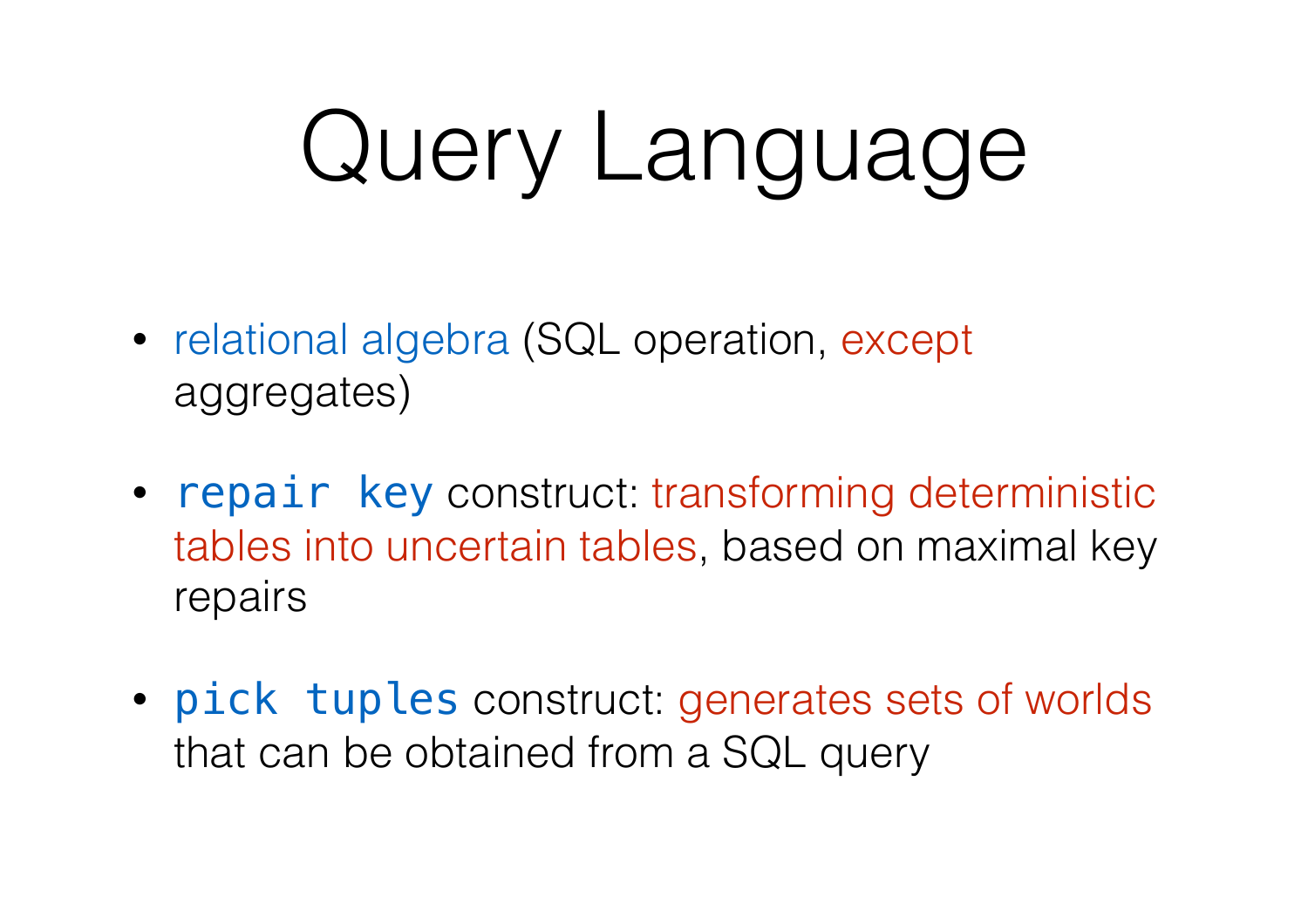### Probability Computation

• conf construct: computes exact probabilities

•  $a$ conf( $\epsilon$ ,  $\delta$ ) construct: computes ( $\epsilon$ , $\delta$ )approximations of probabilities